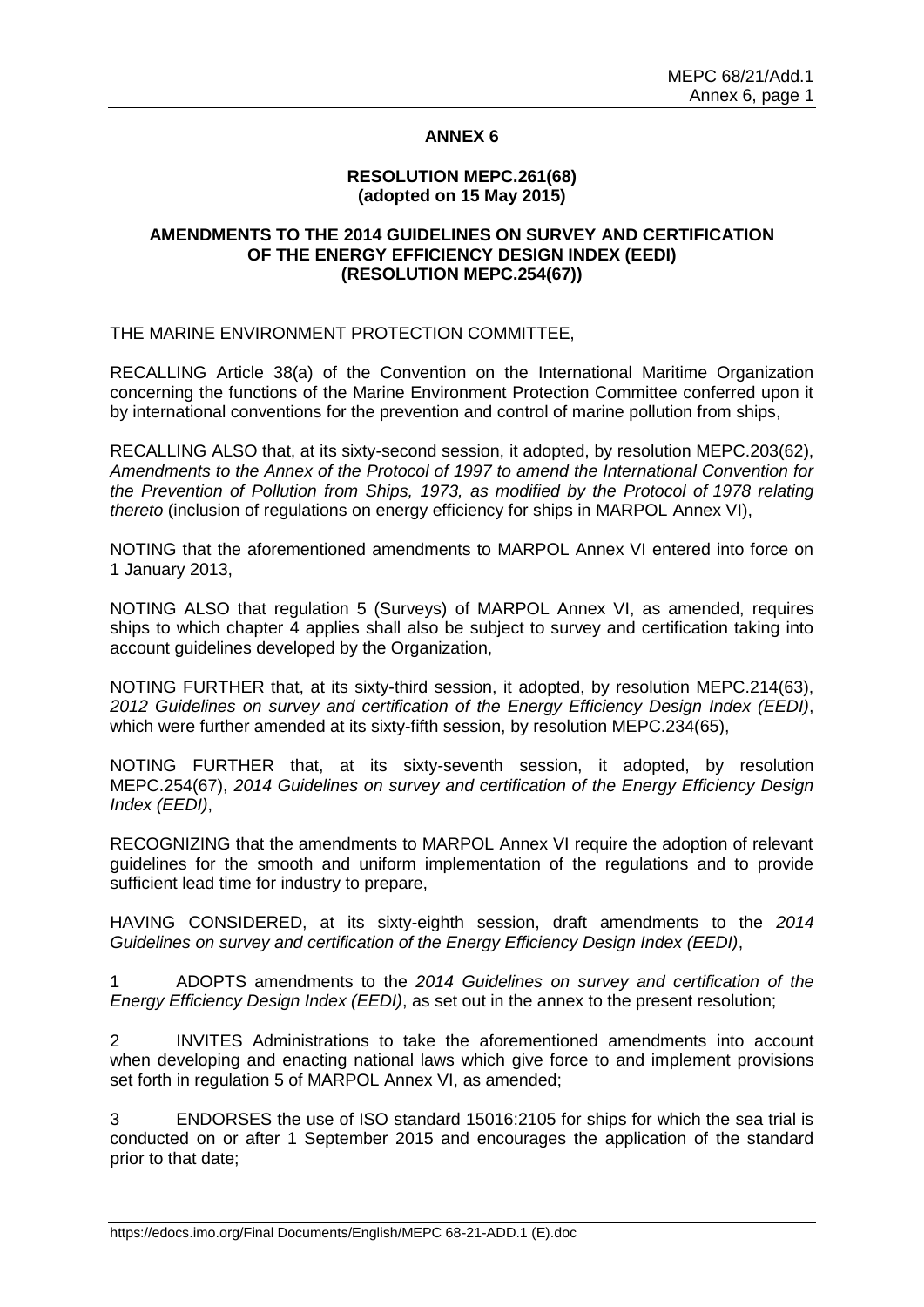4 REQUESTS the Parties to MARPOL Annex VI and other Member Governments to bring the amendments to the attention of shipowners, ship operators shipbuilders, ship designers and any other interested groups;

5 AGREES to keep these guidelines, as amended, under review in light of the experience gained with their application.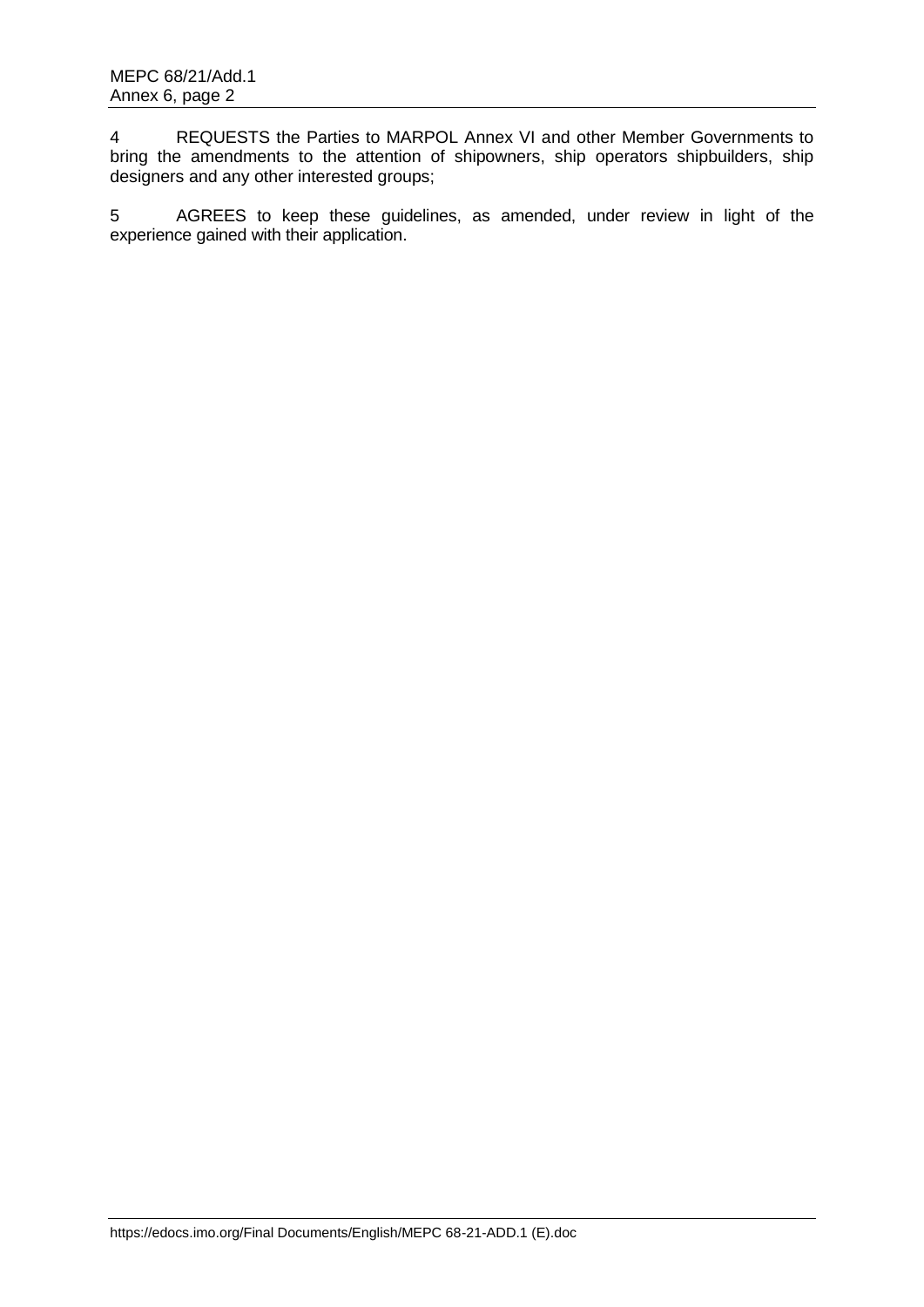### ANNEX

# **AMENDMENTS TO THE 2014 GUIDELINES ON SURVEY AND CERTIFICATION OF THE ENERGY EFFICIENCY DESIGN INDEX (EEDI) (RESOLUTION MEPC.254(67))**

1 Paragraphs 4.3.5 and 4.3.6 are replaced with the following:

"4.3.5 Sea conditions should be measured in accordance with ITTC Recommended Procedure 7.5-04-01-01.1 Speed and Power Trials Part 1; 2014 or ISO 15016:2015."

4.3.6 Ship speed should be measured in accordance with ITTC Recommended Procedure 7.5-04-01-01.1 Speed and Power Trials Part 1; 2014 or ISO 15016:2015, and at more than two points of which range includes the power of the main engine as specified in paragraph 2.5 of the EEDI Calculation Guidelines."

2 Paragraphs 4.3.8 and 4.3.9 are replaced with the following:

"4.3.8 The submitter should develop power curves based on the measured ship speed and the measured output of the main engine at sea trial. For the development of the power curves, the submitter should calibrate the measured ship speed, if necessary, by taking into account the effects of wind, current, waves, shallow water, displacement, water temperature and water density in accordance with ITTC Recommended Procedure 7.5-04-01-01.2 Speed and Power Trials Part 2; 2014 or ISO 15016:2015. Upon agreement with the shipowner, the submitter should submit a report on the speed trials including details of the power curve development to the verifier for verification.

4.3.9 The submitter should compare the power curves obtained as a result of the sea trial and the estimated power curves at the design stage. In case differences are observed, the attained EEDI should be recalculated, as necessary, in accordance with the following:

- .1 for ships for which sea trial is conducted under the condition as specified in paragraph 2.2 of the EEDI Calculation Guidelines: the attained EEDI should be recalculated using the measured ship speed at sea trial at the power of the main engine as specified in paragraph 2.5 of the EEDI Calculation Guidelines; and
- .2 for ships for which sea trial cannot be conducted under the condition as specified in paragraph 2.2 of the EEDI Calculation Guidelines: if the measured ship speed at the power of the main engine as specified in paragraph 2.5 of the EEDI Calculation Guidelines at the sea trial conditions is different from the expected ship speed on the power curve at the corresponding condition, the shipbuilder should recalculate the attained EEDI by adjusting ship speed under the condition as specified in paragraph 2.2 of the EEDI Calculation Guidelines by an appropriate correction method that is agreed by the verifier.